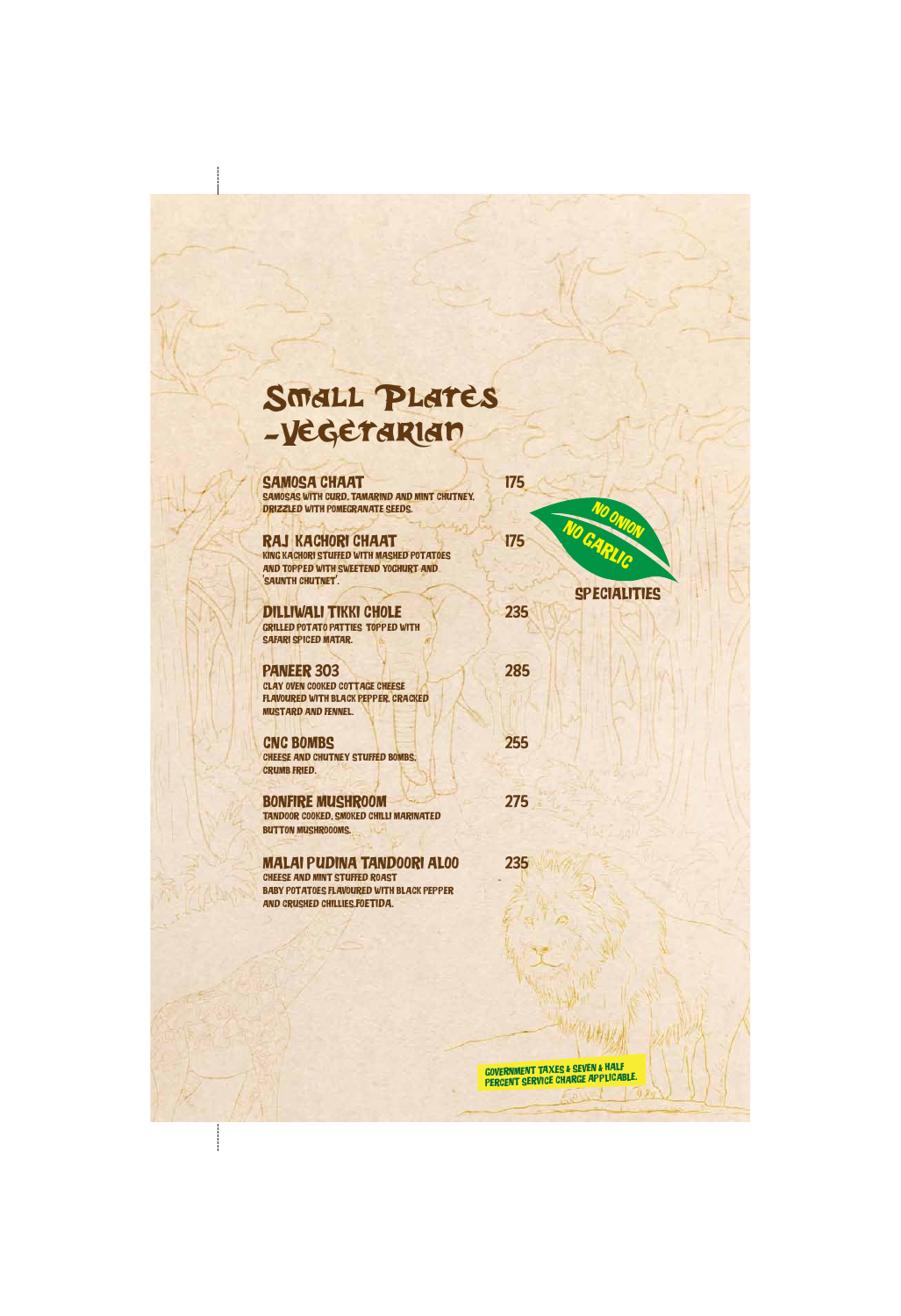SPECIALITIES

NO GARLIC

## Large Plates -Vegetarian

| <b>TAWA SUBZI NIZAMI</b>                                                                       | 325 |
|------------------------------------------------------------------------------------------------|-----|
| FENUGREEK FLAVOURED STIR FRIED VEGETABLES                                                      |     |
| <b>SUBZ DUM HANDI</b>                                                                          | 325 |
| <b>MELANGE OF SEASONAL VEGETABLES SLOW COOKED</b><br>IN A KEWRA FLAVOURED MELLOW YELLOW GRAVY. |     |
|                                                                                                |     |
| <b>HINGWALE ALOO</b>                                                                           | 325 |
| DUM COOKED BABY POTATOES IN A TOMATO GRAVY,<br><b>FLAVOURED WITH ASAFOETIDA.</b>               |     |
| <b>YELLOW DAL TADKA</b>                                                                        | 185 |
| YELLOW DAL TEMPERED WITH CUMIN,                                                                |     |
| GREEN CHILLIES, GINGER AND ASAFOETIDA.                                                         |     |
| PENNE WITH CREAMY MUSHROOM                                                                     | 295 |
| <b>DHUAN DUM PANEER MAKHANI</b>                                                                | 355 |
| <b>SMOKEY PANEER IN A TRADITIONAL</b>                                                          |     |
| <b>MAKHANI GRAVY.</b>                                                                          |     |

Government Taxes & Seven & Half PERCENT SERVICE CHARGE APPLICABLE.

**NO ONION** 

Aloo Bukhara Kofta 345 PLUM AND KHOYA STUFFED COTTAGE CHEESE Dumplings Simmered In A Creamy Tomato Gravy.

| <b>TRUFFLE TRIO PIZZA</b>          | 255 |
|------------------------------------|-----|
| WILD MUSHROOM, SUNDRIED TOMATOES,  |     |
| WILTED SPINACH, FETA, TRUFFLE OIL. |     |

JUNGLEE MASALA PIZZA 255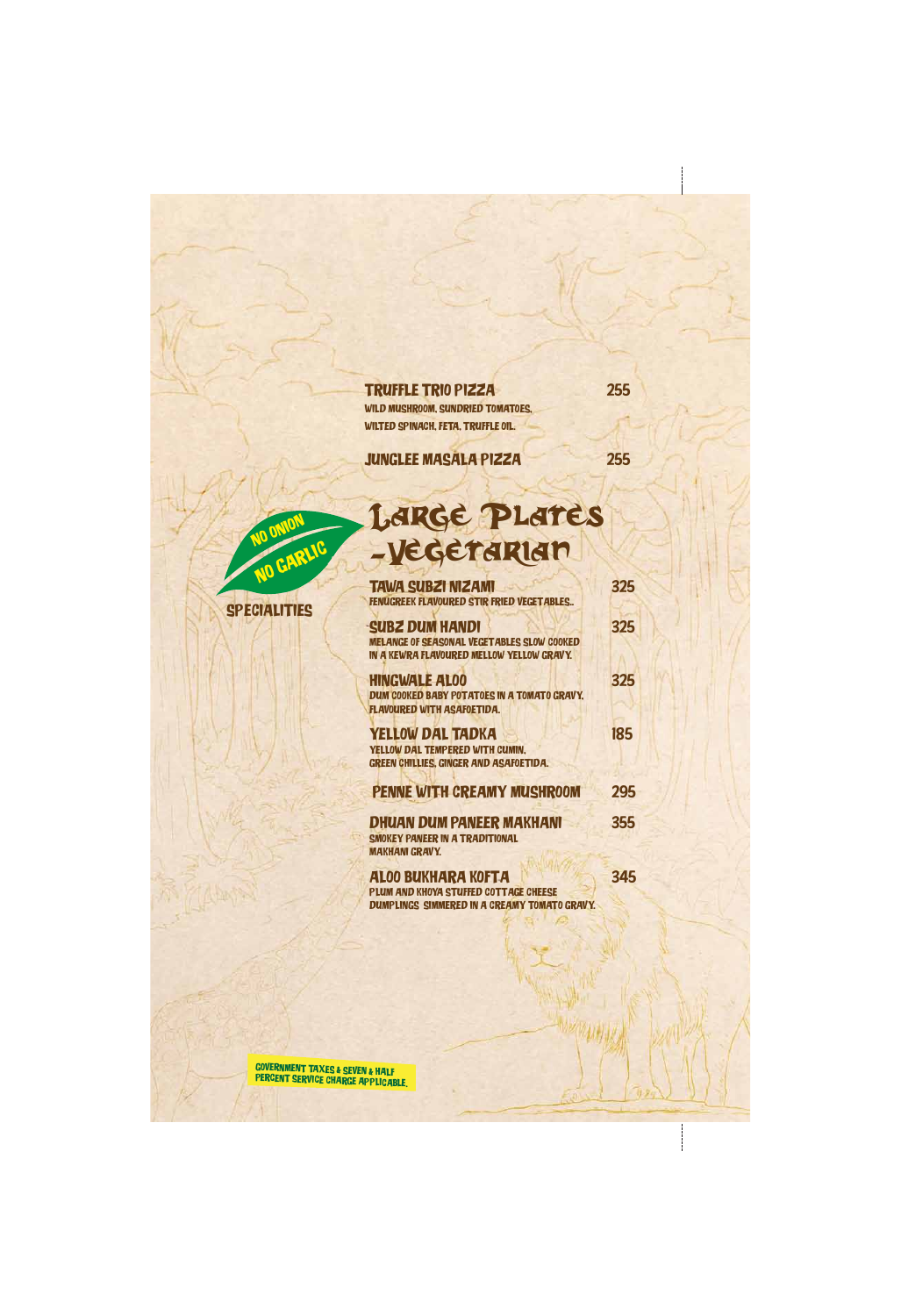### Chaat & More

SAMOSA CHAAT 175

Samosas With Curd, Tamarind And Mint Chutney, Drizzled With Pomegranate Seeds.

RAJ KACHORI CHAAT 175 King Kachori Stuffed With Mashed Potatoes And Topped With Sweetend Yoghurt And 'SAUNTH CHUTNET'.

DILLIWALI TIKKI CHOLE 235 Grilled Potato Patties TOPPED With SAFARI SPICED MATAR.

PANEER 303 285 Clay Oven Cooked Cottage Cheese Flavoured With Black Pepper, Cracked Mustard And Fennel.

### Small Plates - Vegetarian

Chutneywale Parat Ka Paneer 285

Chutney Stuffed Paneer Slices.

Government Taxes & Seven & Half Percent Service Charge Applicable.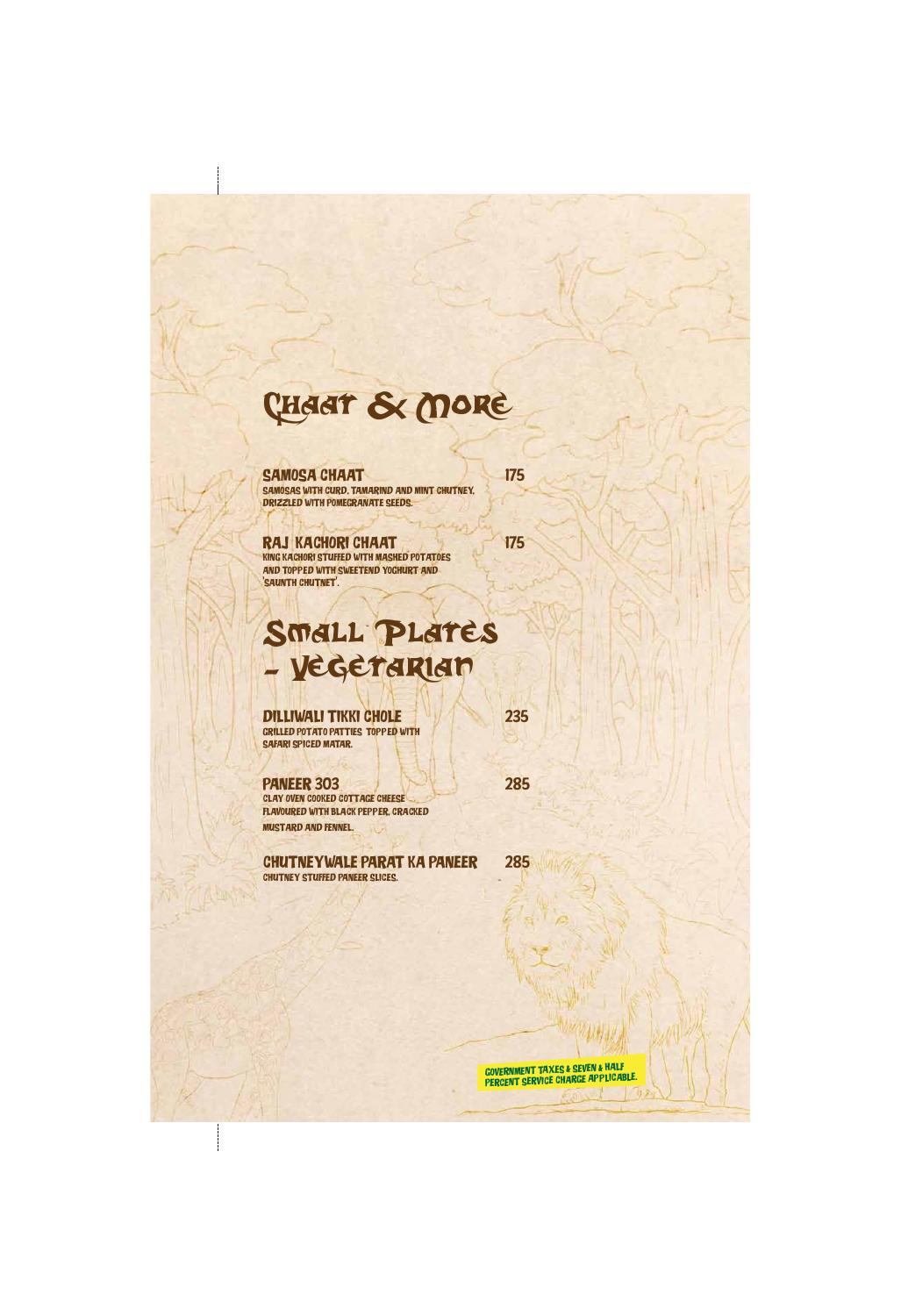# **CHILLI PANEER** 285

MAKAI MATAR KI SEEKH 285 Green Peas And Corn Kernels Mash, Flavoured WITH INDIAN SPICES, SKEWERED AND TANDOOR COOKED.

MALAI BROCCOLI 275 Melt In Mouth Char Grilled Broccoli Flavoured With Dry Curry Leaves And Black Pepper.

CNC BOMBS 255 **CHEESE AND CHUTNEY STUFFED BOMBS,** Crumb Fried.

BONFIRE MUSHROOM 275 Tandoor Cooked, Smoked Chilli Marinated **BUTTON MUSHROOOMS.** 

#### Malai Pudina Tandoori Aloo 235

Cheese And Mint Stuffed Roast Baby Potatoes Flavoured With Black Pepper And Crushed Chillies.

I

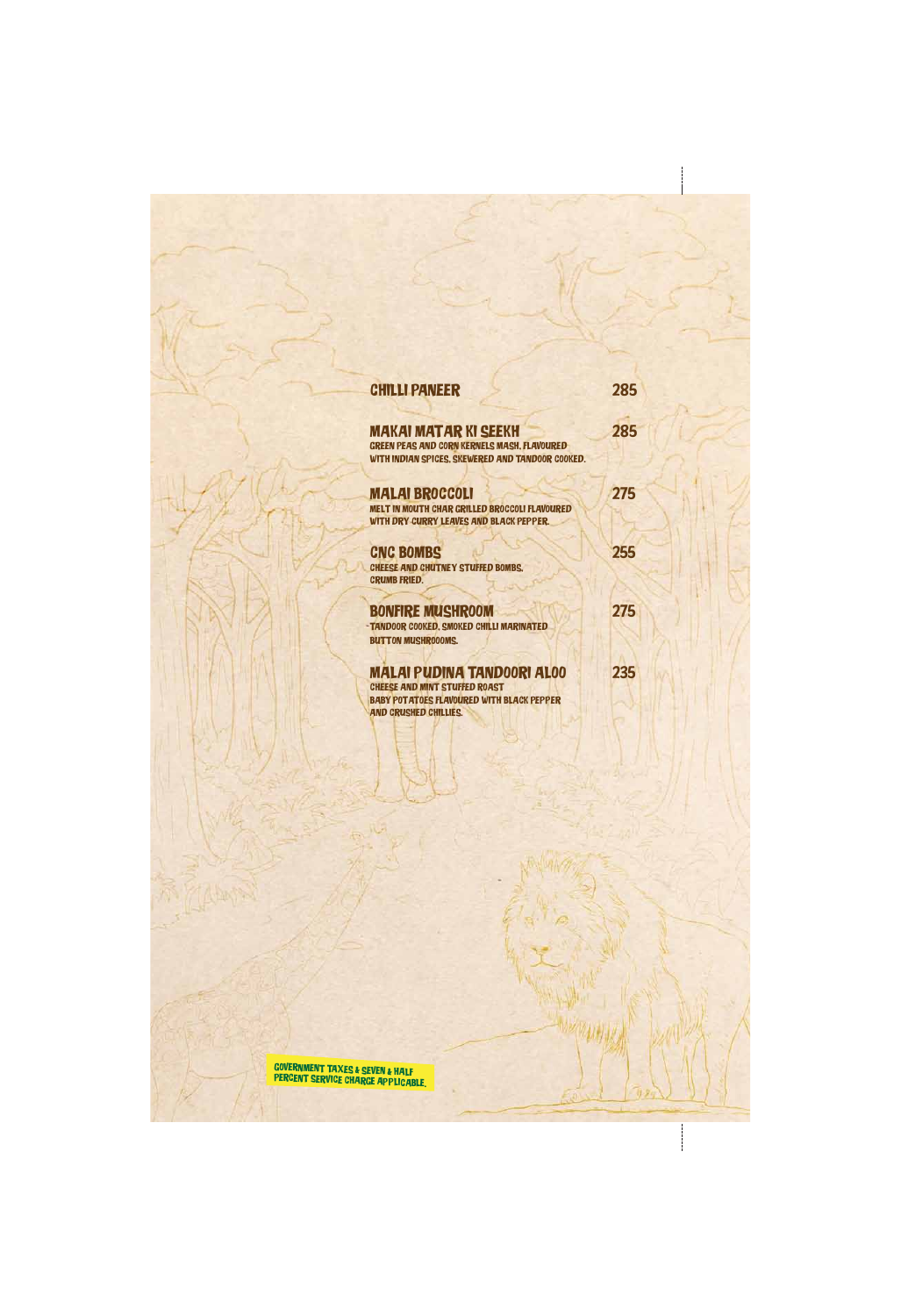### Small Plates Non - Vegetarian

| MURGH AFGHANI MALAI TIKKA<br><b>SUCCULENT CHICKEN MARINATED</b><br><b>WITH CHEESE CREAM AND GRILLED</b>                                                                   | 315 |
|---------------------------------------------------------------------------------------------------------------------------------------------------------------------------|-----|
| <b>DHUANDHAR LAL TIKKA</b><br>CHAR GRILLED CHICKEN FLAVOURED WITH SMOKED PEPPERS.                                                                                         | 315 |
| BHOOT JALOKIA CHICKEN TANGDI<br><b>CHEESE STUFFED DRUMSTICKS MARINATED IN TOMATO</b><br>AND YOGHURT, TEMPERED WITH NAGA CHILLIES.                                         | 325 |
| <b>IRANI CUTLETS</b><br><b>MINCED CHICKEN AND MASHED POTATOE CUTLETS.</b><br><b>MARINATED WITH INDIAN SPICES, CORIANDER AND MINT.</b><br><b>EGG WASHED AND PAN FRIED.</b> | 275 |
| <b>TAWA MURGH VILAITI MASALA</b><br><b>GRILLED STRIPS OF CHICKEN MARINATED WITH PARSLEY,</b><br>THYME AND GREEN CHILLIES.                                                 | 295 |
| NAZAFGARH KI TANDOORI MURGH<br><b>BARBECUED SPRING CHICKEN WITH ROASTED GARLIC</b><br><b>AND YELLOW CHILLI POWDER.</b>                                                    |     |

HALF 305

 $\mathbf{\mathbf{I}}$ 

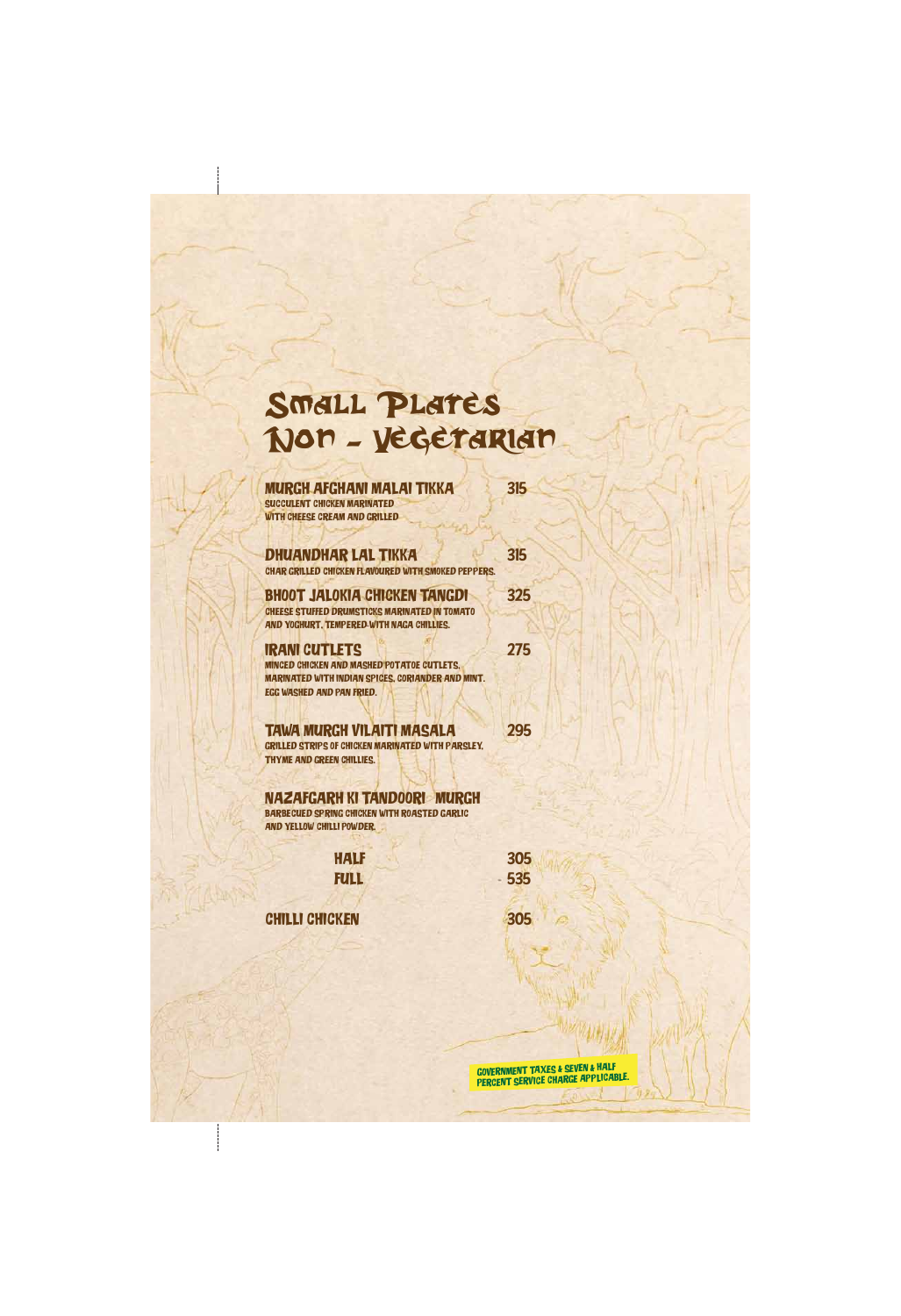| <b>FISH FRY</b>                                      | 305 |
|------------------------------------------------------|-----|
| <b>CRUMBED FRIED FISH SPICED WITH GREEN CHILLIES</b> |     |
| <b>AND BEST EATEN WITH KASHUNDI.</b>                 |     |
|                                                      |     |
| <b>BONFIRE SMOKED FISH</b>                           | 345 |
| <b>TANDOOR COOKED TIKKA CUTS OF FISH MARINATED</b>   |     |
| IN SMOKEY INDIAN HOT SPICES.                         |     |
|                                                      |     |
| NIMBU DHANIA BHETKI                                  |     |
| WHOLE KOLKATA BHETKI FLAVOURED WITH                  |     |
| LEMON AND CORIANDER AND BARBECUED.                   |     |
| HALF                                                 | 595 |
| FULL                                                 | 855 |
|                                                      |     |
| NARIYAL MIRCH JHINGA                                 | 385 |
| <b>TANDOOR COOKED KING PRAWNS FLAVOURED</b>          |     |
| WITH FRESH COCONUT AND CURRY LEAVES.                 |     |
|                                                      |     |
| <b>JHINGA AMRITSARI</b>                              | 385 |
| <b>BATTER FRIED PRAWNS INDIAN STYLE,</b>             |     |
| <b>FLAVOURED WITH AJWAIN.</b>                        |     |
|                                                      |     |
| <b>KAKORI KEBAB</b>                                  | 395 |
| <b>A MINCED LAMB KEBAB. "MELT IN MOUTH"</b>          |     |
| AN ALL TIME FAVOURITE FROM THE ROYAL HOUSEHOLD.      |     |
|                                                      |     |
| <b>RAAN E SAFARI</b>                                 | 485 |
| <b>CLAY OVEN COOKED LAMB LEGS,</b>                   |     |
| <b>FLAVOURED WITH WHOLE INDIAN SPICES.</b>           |     |



 $\begin{array}{c} \n\downarrow \\
\downarrow\n\end{array}$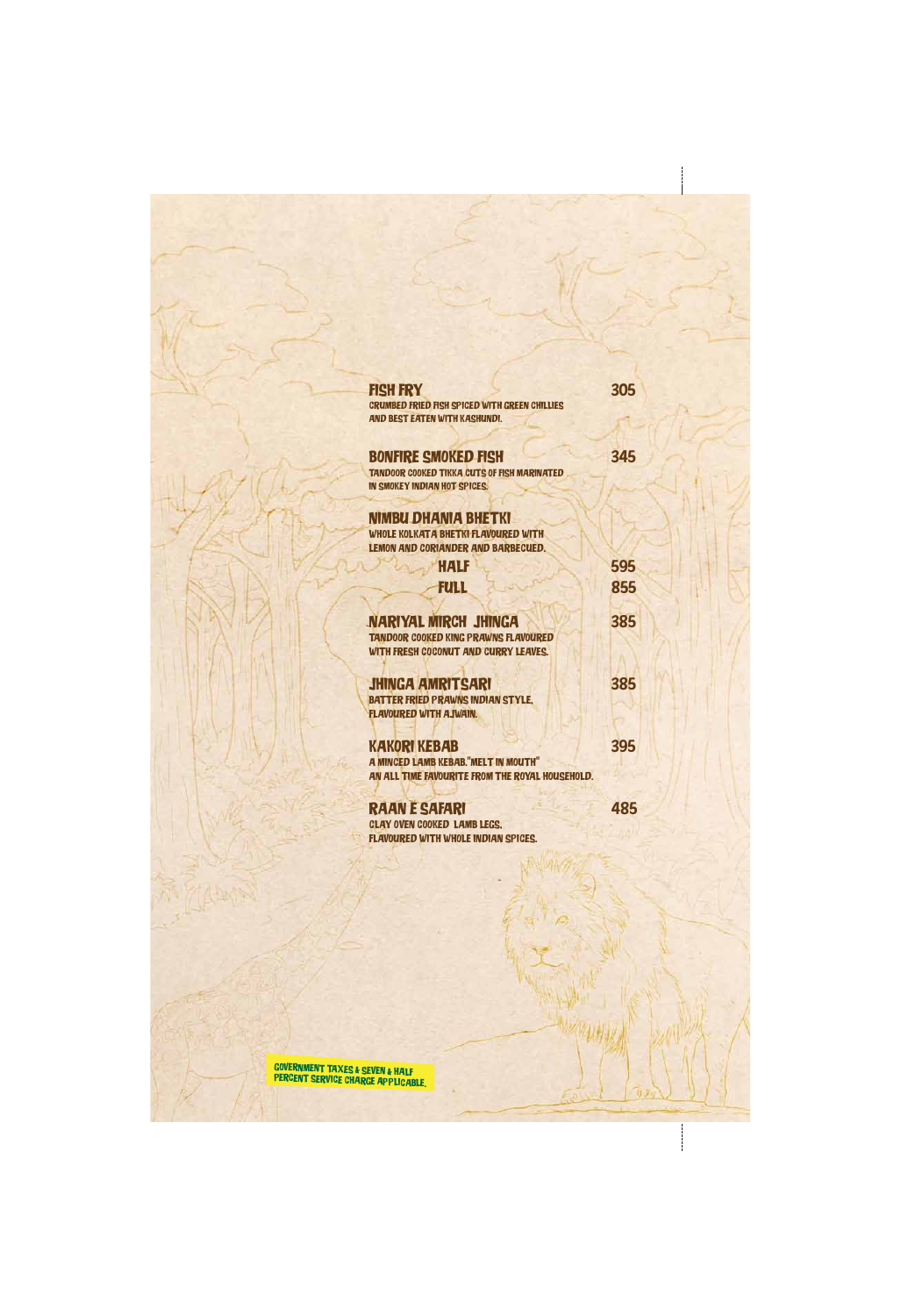# International

#### Pizza - Vegetarian

TRUFFLE TRIO 255 WILD MUSHROOM, SUNDRIED TOMATOES, WILTED SPINACH, FETA, TRUFFLE OIL.

JUNGLEE MASALA 255

Pizza - Non-Vegetarian CHICKEN TIKKA 295

KOSHA MANGSHO 325

Pasta

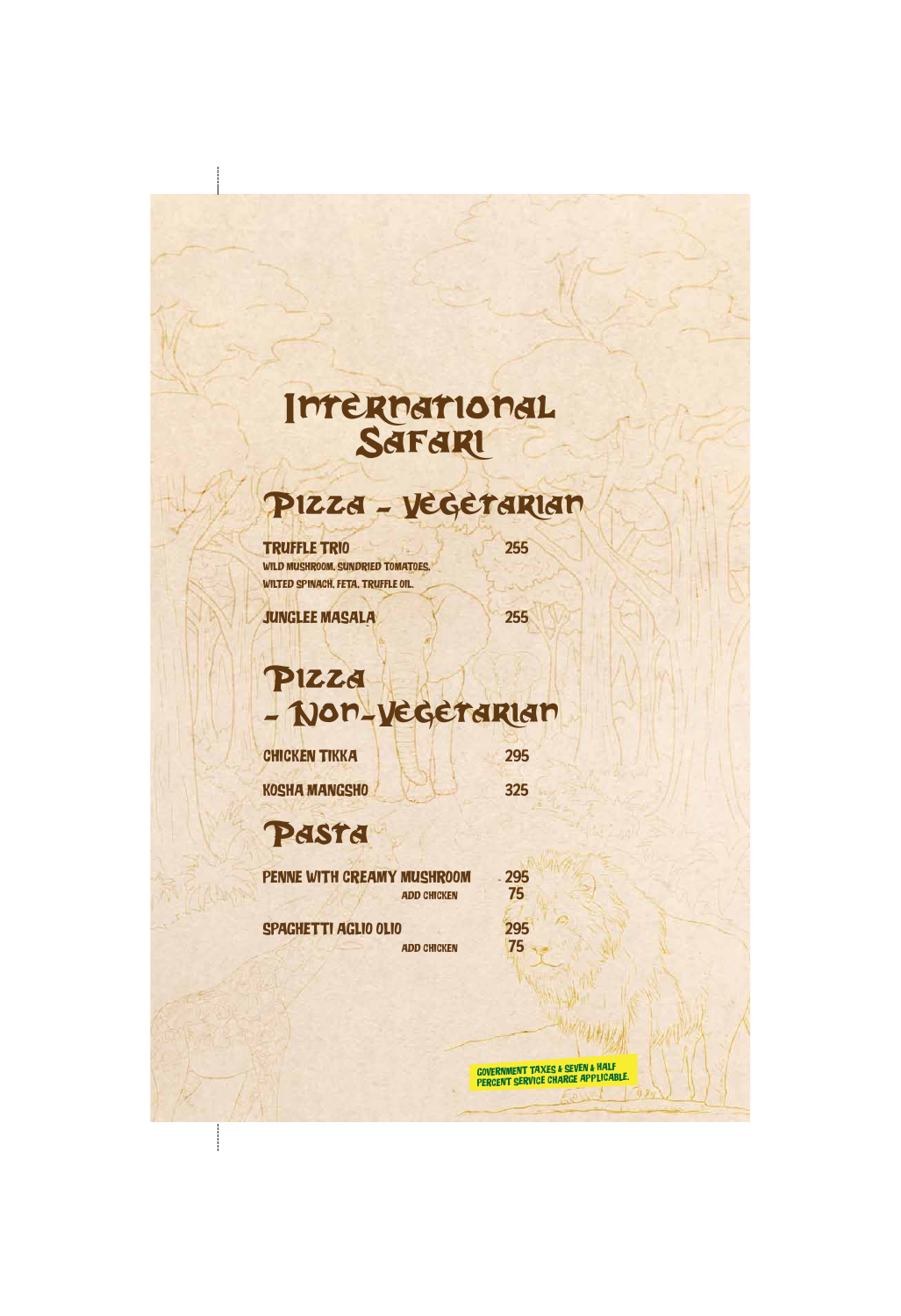### Large Plates -Vegetarian

PANEER DUM METHI 355 COTTAGE CHEESE CUBES COOKED IN A Creamy Gravy Flavoured With Fenugreek.

DHUAN DUM Paneer MAKHANI 355 SMOKEY PANEER IN A TRADITIONAL MAKHANI GRAVY.

MUSHROOM HARA PYAZ 335 Hand Picked Mushroom And Spring Onions Cooked In A Brown Gravy.

Aloo Bukhara Kofta 345 PLUM AND KHOYA STUFFED COTTAGE CHEESE DUMPLINGS SIMMERED IN A CREAMY TOMATO Gravy.

SUBZ DUM HANDI 325 Melange of Seasonal Vegetables Slow Cooked In A Kewra Flavoured Mellow Yellow Gravy.

Tawa Subzi Nizami 325 Fenugreek Flavoured Stir Fried Vegetables.

HingWALE Aloo 325 Dum Cooked Baby Potatoes In A Tomato Gravy, Flavoured With Asafoetida.

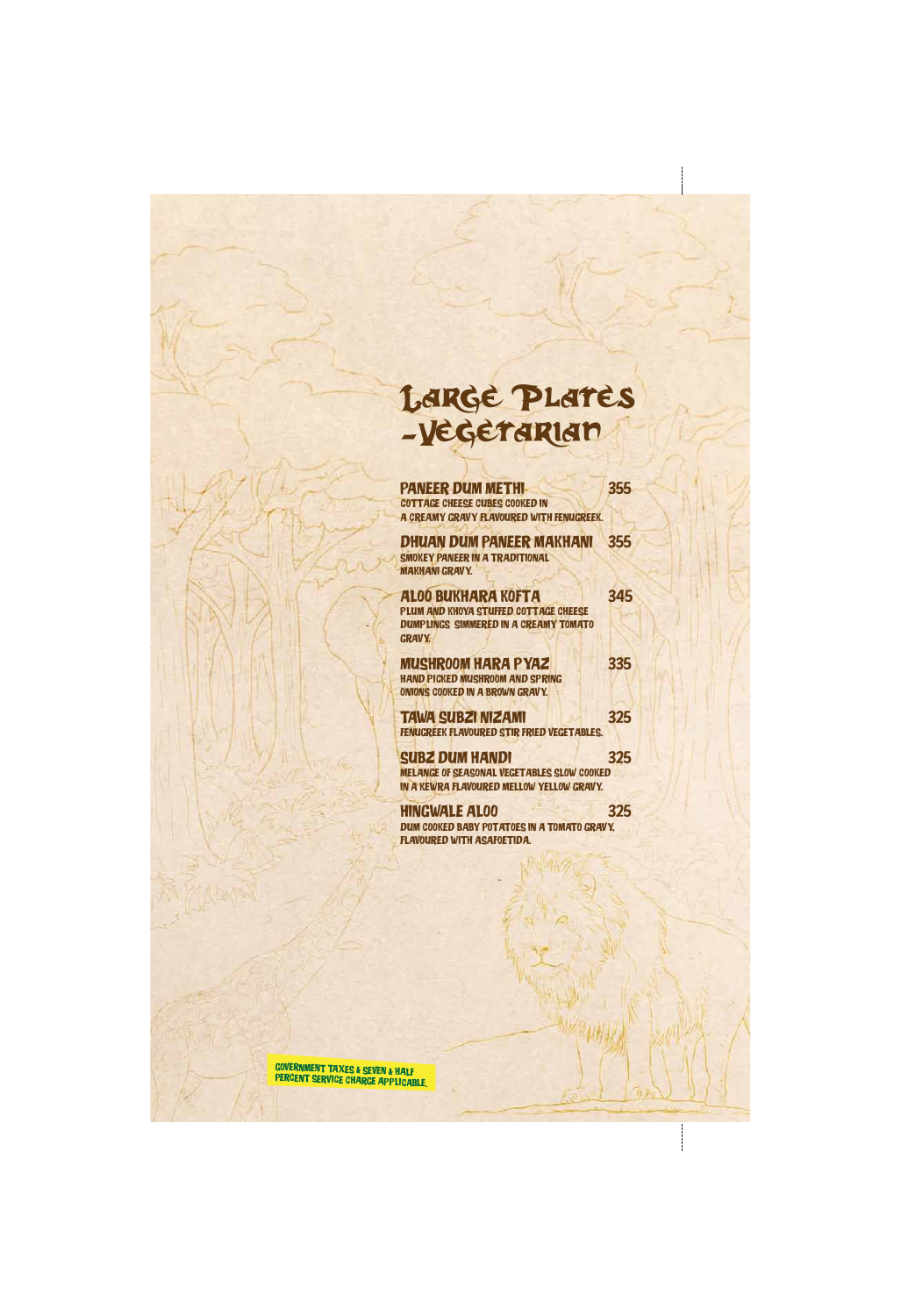### Large Plates Non-Vegetarian

MURGH TIKKA LABABDAR 375 Clay Oven Cooked Chicken In A TOMATO ONION GRAVY.

DHANIA MURGH 365 Chicken In A Mildly Spiced Coriander Gravy.

DHUAN DUM MURGH MAKHANI 375 SMOKEY CHICKEN IN A TRADITIONAL **MAKHANI GRAVY.** 

#### PIND DA CHANA 255 Chickpeas Stew-An Ethnic Delicacy.

SAFARI DAL 210 Slow Cooked Black Dal With Country Tomatoes And Home Churned Butter.

YELLOW DAL TADKA 185 YELLOW DAL TEMPERED WITH CUMIN, Green Chillies, Ginger And Asafoetida.

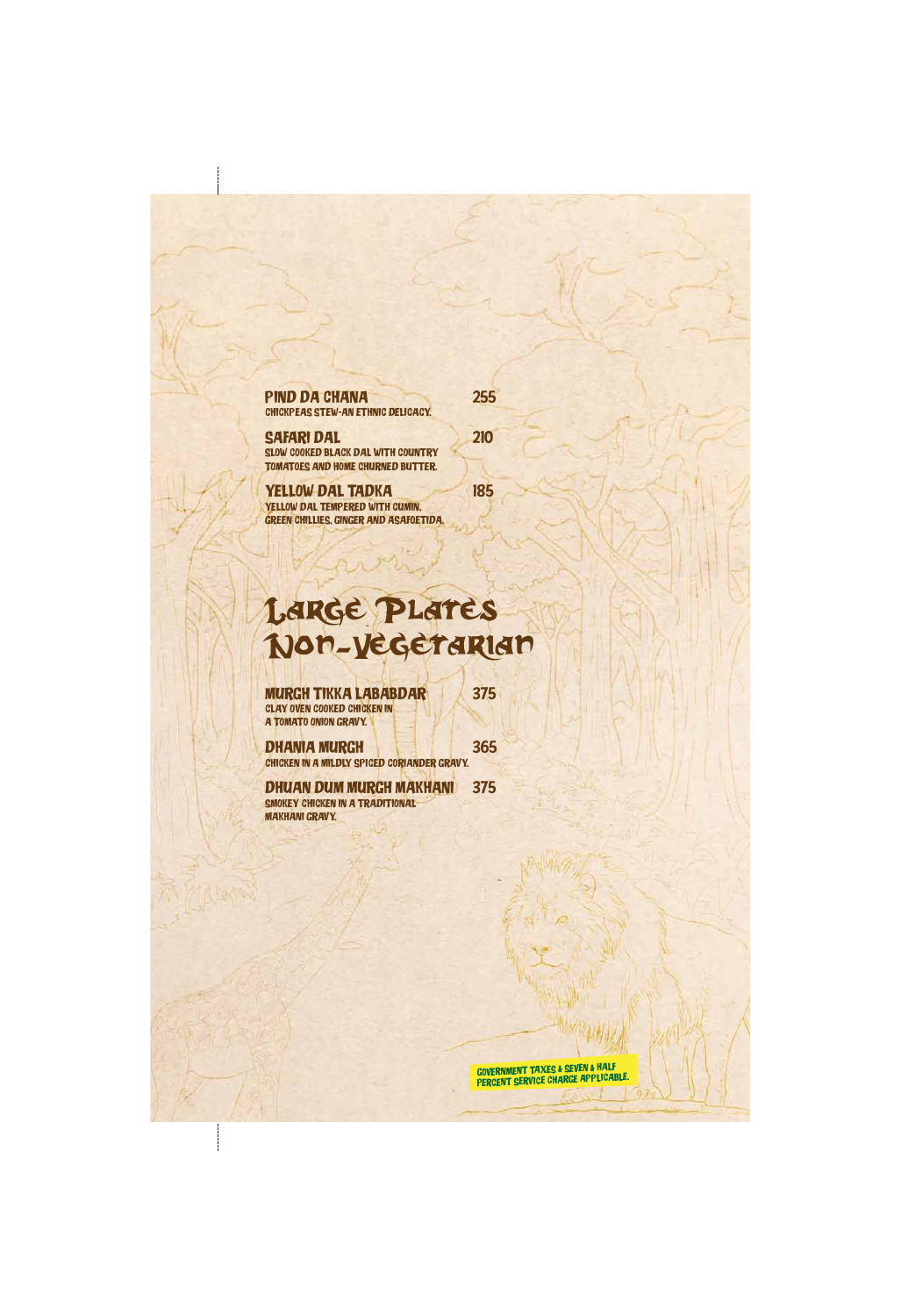#### MACHLI TAMATAR JHAAL 395

**BHETKI IN A GRAVY** OF YOUR CHOICE - MASALA / METHI HALF 595 **FULL** 855

Gosht Roganjosh 475 Mutton Cooked In Traditional KASHMIRI STYLE.

| <b>JHINGA KALIMIRCH</b>                    | 445 |
|--------------------------------------------|-----|
| SLOW COOKED PRAWNS IN A MILD PEPPER GRAVY. |     |
| <b>JUNGLEE RAAN MASALA</b>                 | 535 |

#### Dum Cooked Aromatic Biryani VEGETABLE 325 CHICKEN 345 MUTTON 395

### Rice, Breads & Accompaniments

 Pulao Aap Ki Pasand 195 Matar /Jeera

ł

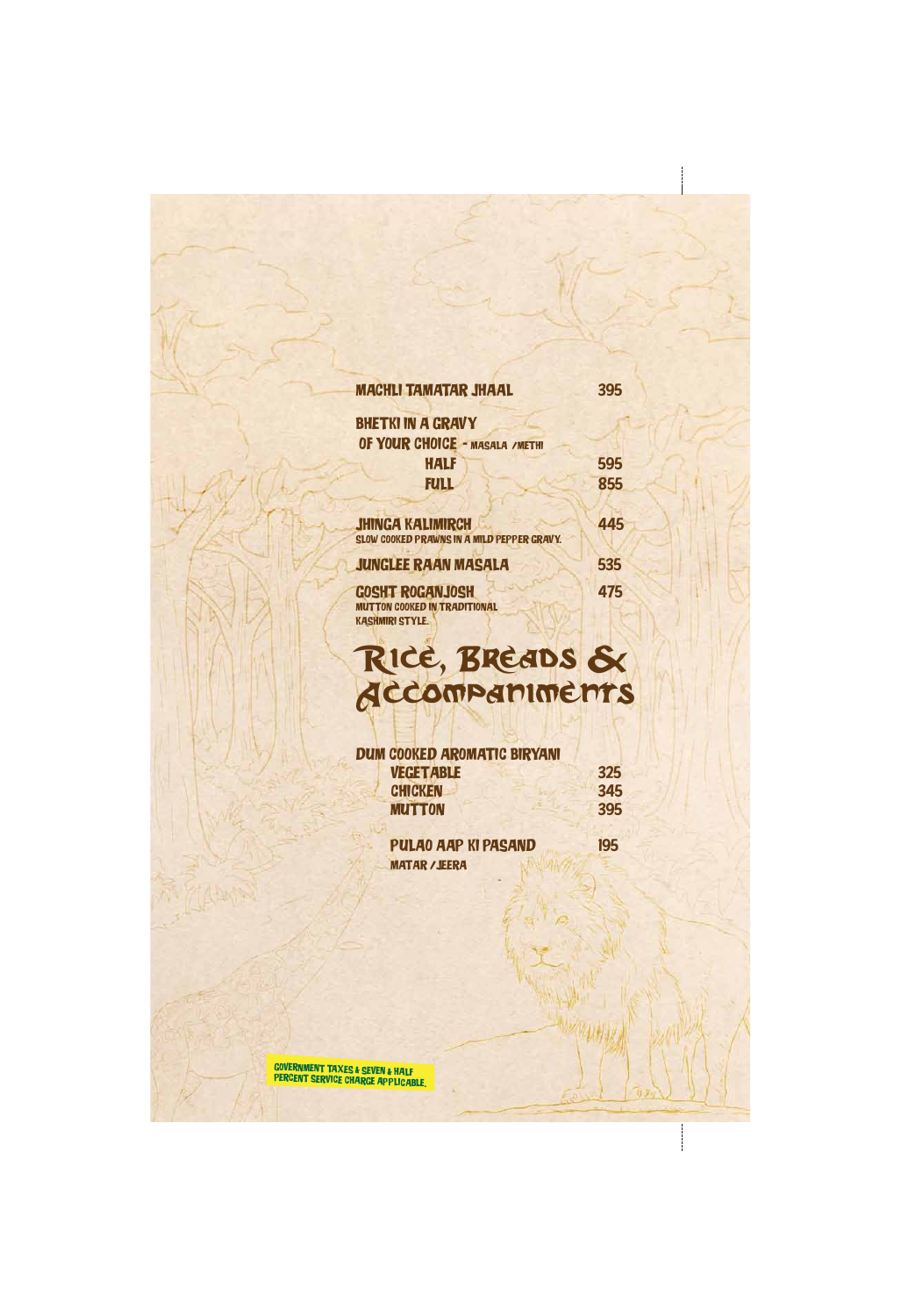#### Khuska Sofiani 145 Steamed Long Grain Basmati Rice

| <b>MOWGLI'S FAVOURITE HAKKA NOODLES</b>                                                                    |     |  |
|------------------------------------------------------------------------------------------------------------|-----|--|
| <b>VEG</b>                                                                                                 | 195 |  |
| <b>CHICKEN</b>                                                                                             | 225 |  |
| NAAN<br><b>PLAIN/BUTTER / GARLIC</b>                                                                       | 65  |  |
| <b>AMRITSARI KULCHA</b>                                                                                    | 60  |  |
| <b>PARATHA</b>                                                                                             | 65  |  |
| <b>MULTANI PARATHA</b><br><b>WHOLESOME FLAVOURED FOLDED IN</b><br><b>CRISP LAYERS OF UNLEAVENED BREAD.</b> | 75  |  |
| KULCHA<br><b>MASALA / LAL MIRCHI-PYAZ / CHEESE</b>                                                         | 80  |  |
| <b>ROTI</b><br><b>AJWAINI / TANDOORI</b>                                                                   | 55  |  |
| <b>DAHI</b>                                                                                                | 65  |  |
| RAITA<br>PINEAPPLE / BOONDI / MIXED                                                                        | 75  |  |
| <b>GREEN SALAD</b>                                                                                         | 85  |  |
| <b>MASALA PAPAD</b>                                                                                        | 65  |  |
|                                                                                                            |     |  |

 $\mathbf{\mathbf{I}}$